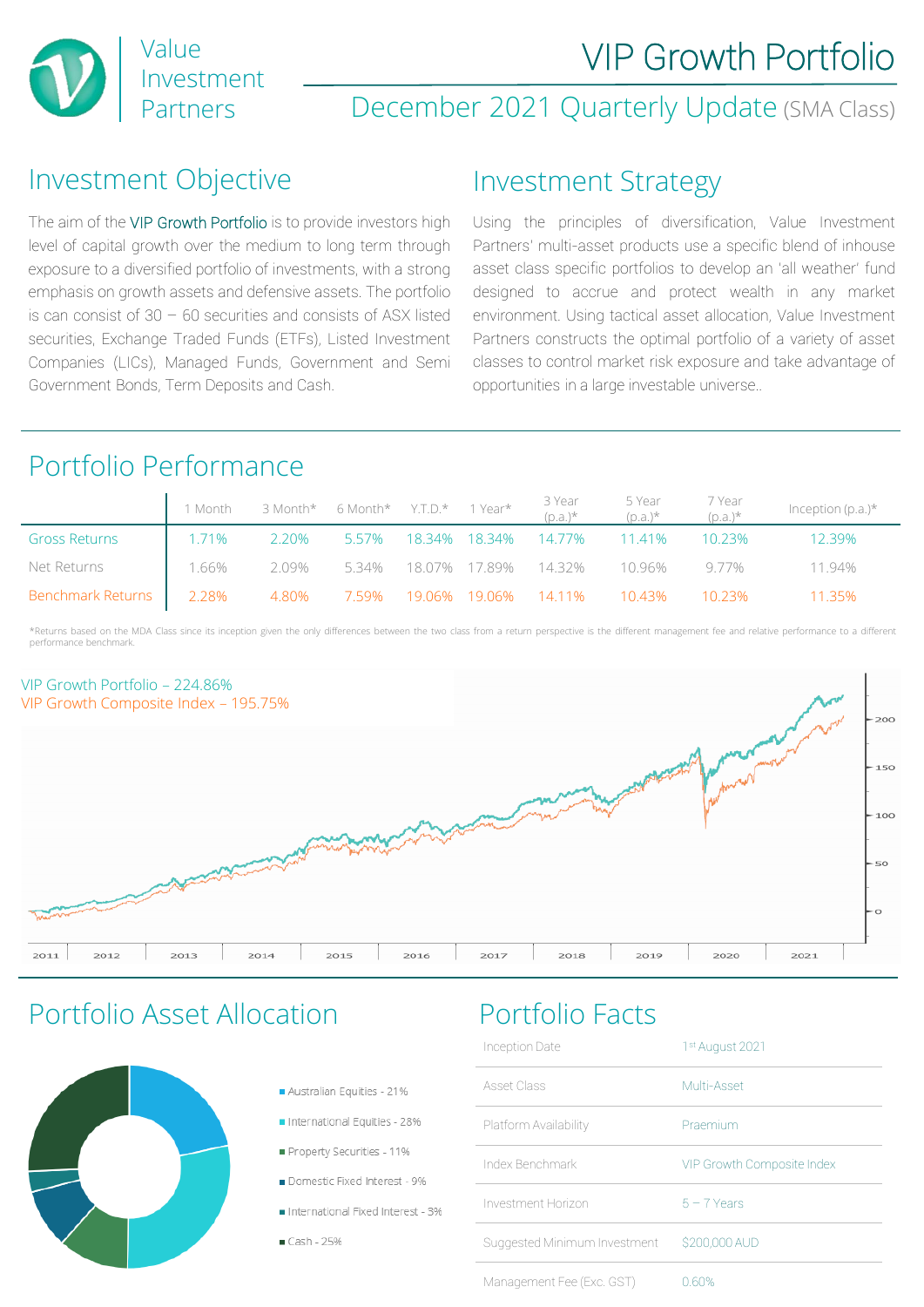



# 3 Month Sector Performance Current Sector Allocation

Investment

Value





# 3 Month Holdings Performance 5 Year Risk/Return Profile





|                  | 3 Month | 5 Year |
|------------------|---------|--------|
| Upside Capture   | 63%     | 80%    |
| Downside Capture | 118%    | 69%    |



Australian Equities | Property Securities | International Equities | Fixed Income | Alternatives | Cash